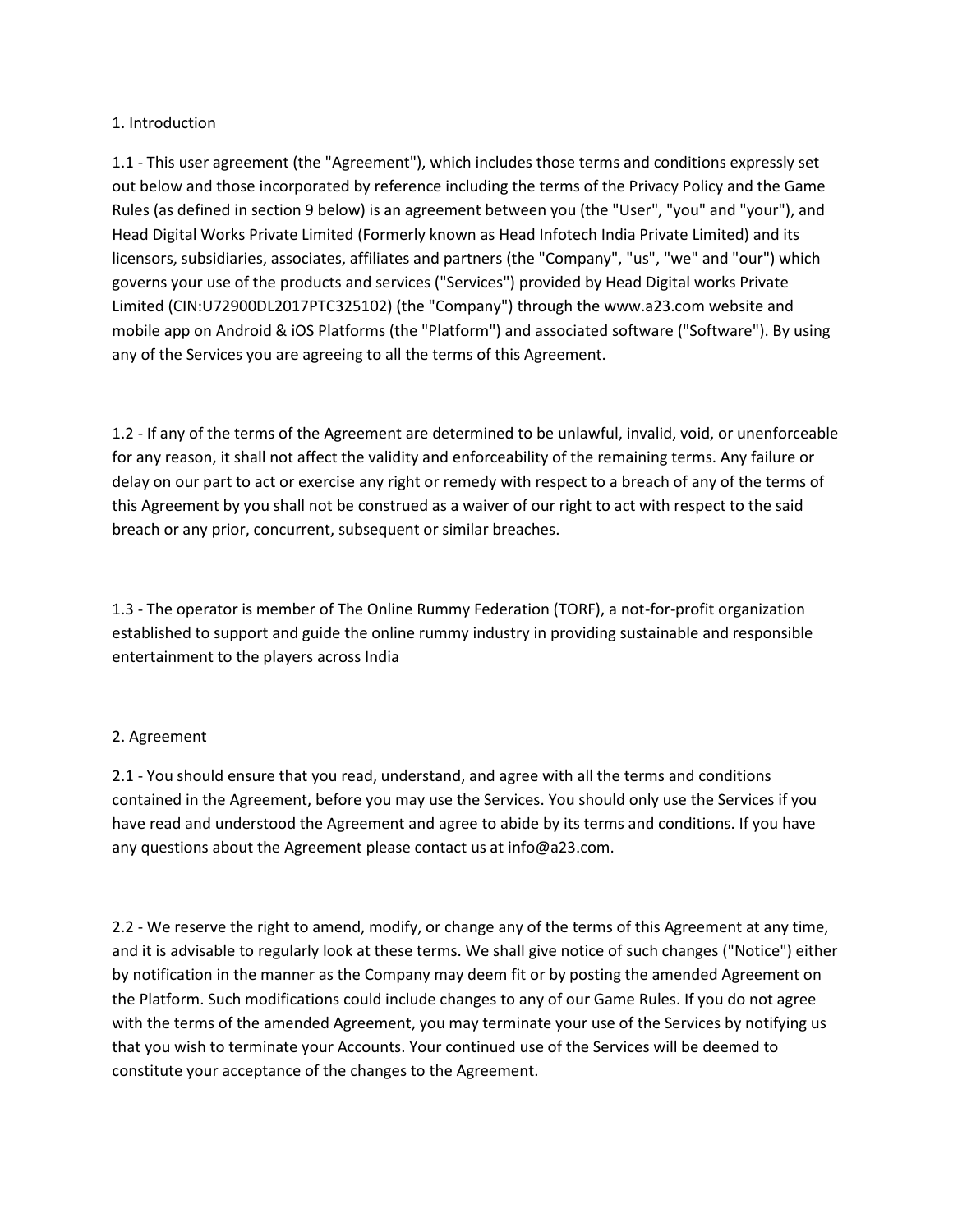## 3. Ownership

Use of the Ace2Three (a23.com) name and any of the other names or marks associated with the Platform, the Services, or the Software is strictly forbidden unless it is used with the express written permission of the Company. The Platform, the Services, and the Software, including its code, documentation, appearance, structure, and organization is an exclusive product of the Company, which retains all rights, tangible and intangible, to the a23.com website, the games therein, software, codes, copies, modifications, or merged parts.

## 4. Eligibility

4.1 - In order to use the Services, a User must register for two separate virtual accounts (hereinafter collectively referred to as "Accounts") in the manner as provided in detail under Section 6 of this Agreement, and truthfully and accurately provide all mandatory information.

4.2 - In order to participate in Practice Games (as defined in section 4.3 below), you must be at least 18 years old.

4.3 - In order to participate in Cash Games, you must satisfy the following criteria at all times:

a). You must be at least 18 years old, and must not suffer from any disability or impairment which would prevent you from assuming the responsibilities contained in the Agreement, or from participating in the Games which are offered as part of the Services.

b). You must be a resident of India,

c). You must satisfy yourself that it is legal for you to participate in Cash Games in the specific jurisdiction from which you are accessing the Services.

d). You are not a resident of any of the following states: Assam, Nagaland, Orissa, Sikkim, Telangana, Andhra Pradesh,Tamil Nadu and Kerala.

e). You are not logging in from any of the following states: Assam, Nagaland, Orissa, Sikkim, Telangana, Andhra Pradesh,Tamil Nadu and Kerala.

f). You must possess a valid PAN number, which will be associated with your account and which you will provide to us upon request.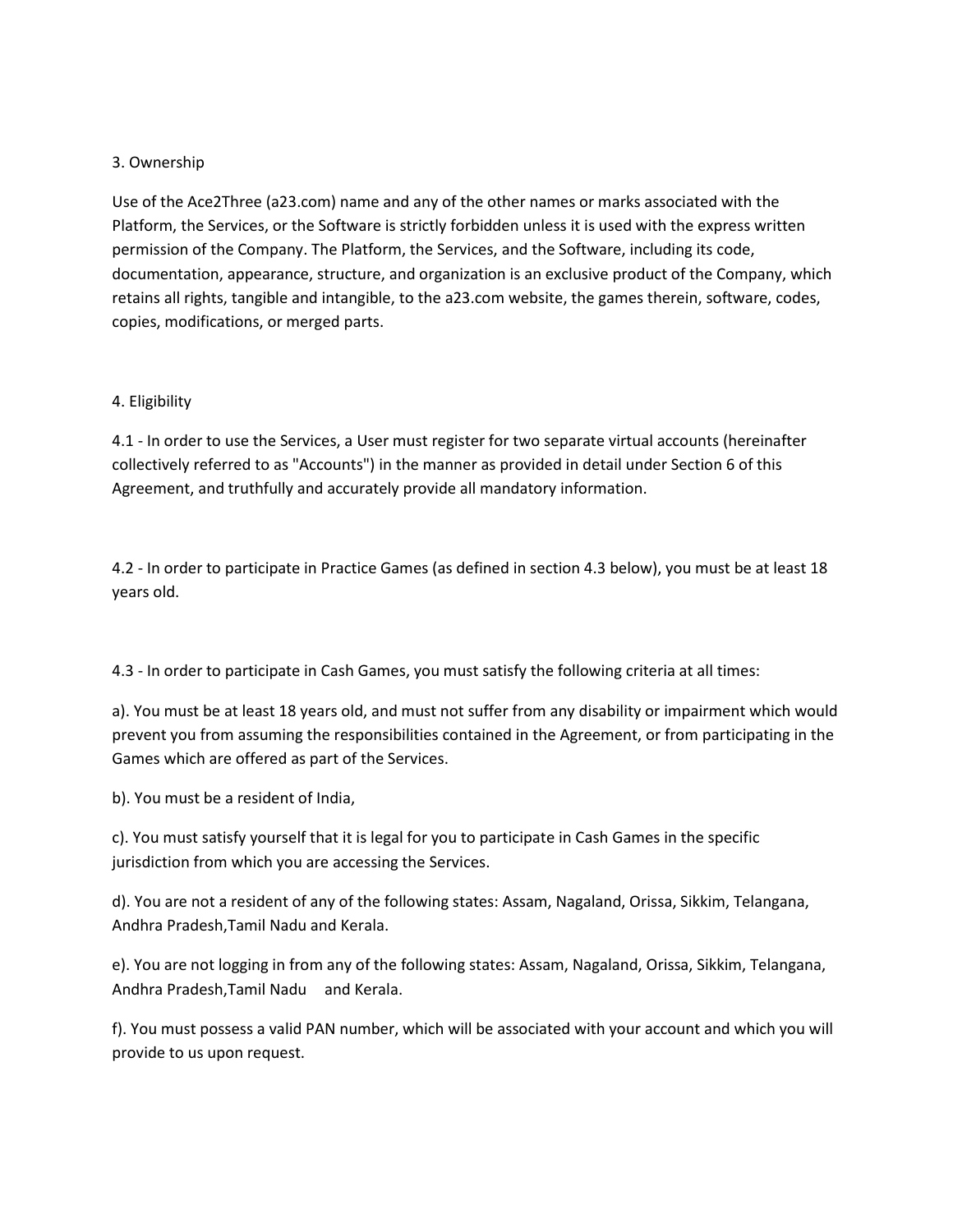The 'Eligible Territory' is defined as being the territory of India excluding the states of Assam, Nagaland, Orissa, Sikkim, Telangana, Andhra Pradesh,Tamil Nadu and Kerala. 'Cash Games' are defined as being any games or tournaments which are part of the Services and require the User to maintain a non-zero cash balance ("Cash Balance") in their Accounts. Any game other than a Cash Game made available by the Company through the Platform or the Software is defined as a 'Practice Game'. All Cash Games and Practice Games shall be collectively defined as 'Games'.

4.4 - Users who do not fulfill the above criteria are expressly barred from participating in Cash Games, and would not be entitled to receive any prizes which they may win as a result of participation in Cash Games.

4.5 - You understand and accept that by viewing or using the Platform or availing of any Services, or using communication features on the Platform, you may be exposed to content posted by other Users which you may find offensive, objectionable or indecent. You may bring such content posted by other Users to our notice that you may find offensive, objectionable or indecent and we reserve the right to act upon it as we may deem fit. The decision taken by us in this regard shall be final and binding on you.

4.6 - The user agrees and acknowledges that he/she can only access the game from territories that are not classified as Restricted Territories. Any access to our website or mobile application by the user from a Restricted Territory through the usage of IP or GPS masking software such as Fake GPS location, Fake GPS GO Location Spoofer etc. will amount to a breach of our terms and conditions. This will lead to permanent blacklisting and deletion of the Username and also forfeiture of the entire cash balance. Further, such actions are also a breach of applicable laws for which the User shall be solely liable to penalties (monetary and penal) under applicable laws. The Company is not responsible for the consequences on the User for illegally accessing our platforms by breaching our security protocol.

4.7 - You agree and acknowledge that you are not a politically exposed person.

4.8 - You agree and acknowledge that you have not been convicted for any crime.

4.9 - You agree and acknowledge that you are not on the UN Sanctions list or works for a company that is on the UN sanctions list.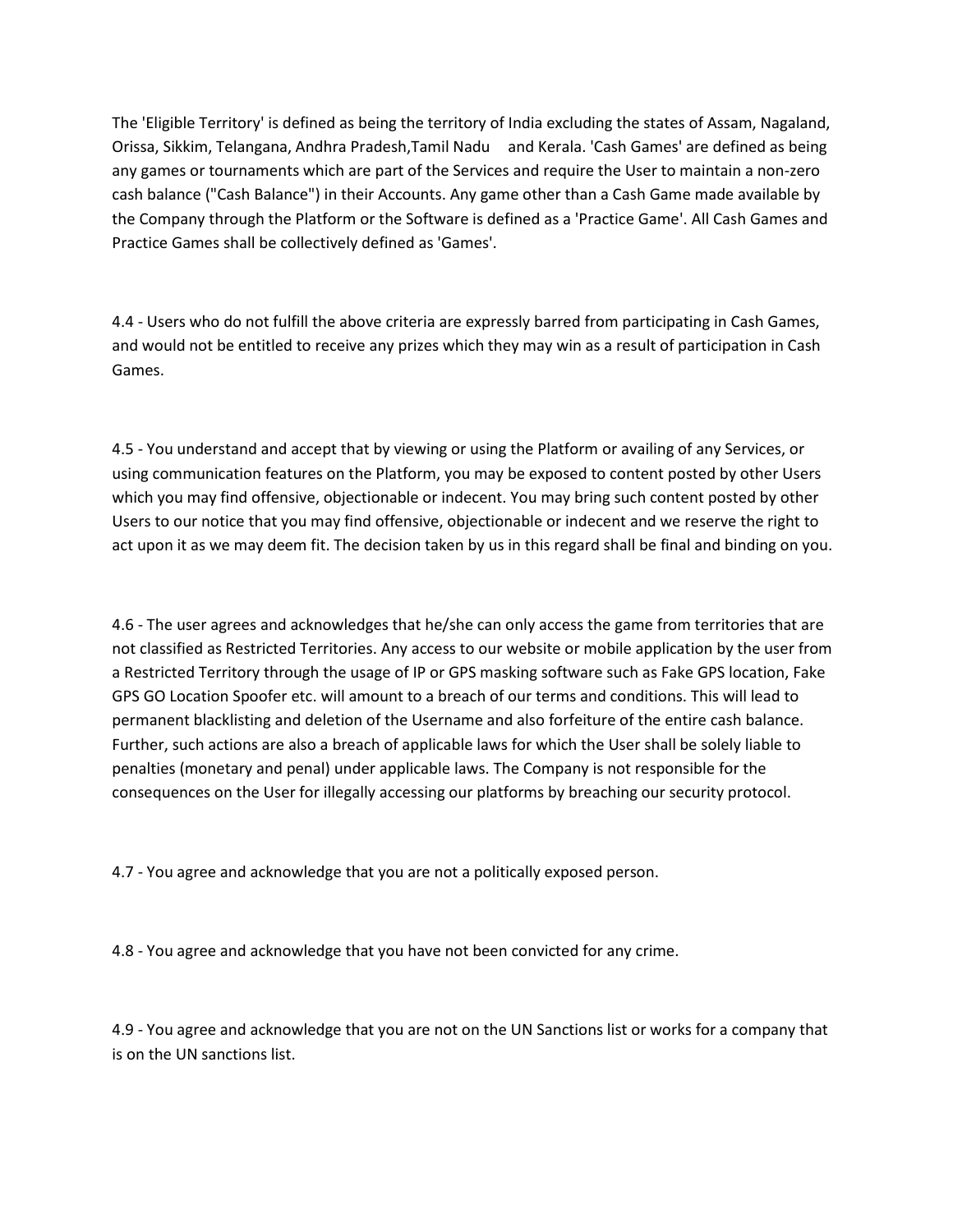## 5. Description of Services

5.1 - We provide valid, registered Users the opportunity to access and play online Rummy. The Company provides software and IT services to enable games of skill to be played with other individuals over the internet.

5.2 - The Services provided by the Company are only intended to facilitate games of skill.

5.3 - The Company levies a charge ("Service Charge") for Cash Games from all the users participated in said cash games, which would be inclusive of Service Tax / GST as may be applicable. The Service Charge may vary from time to time and from one Cash Game to another.

## 6. Your Account

6.1 - Each User's account shall be deemed to be compartmentalized into two virtual accounts. All chips bought by the Users through the mechanism as set out below in Section 7.2(a) shall reside in the first virtual account ("Chips Account") and any winnings in Cash Games or any Bonus Amounts received in accordance with Section 20 of this Agreement shall reside in the second virtual account ("Winnings and Bonus Account"). To clarify further, the Winnings and Bonus Account consists of two virtual parts. The first part contains the winnings of the User ("Winnings Component") while the second part contains any bonus amounts that may be credited by the Company to the Users at the company's sole discretion ("Bonus Component") subject to fulfillment of relevant terms and conditions.

6.2 - Your Accounts are to be used and accessed solely by you.

6.3 - You undertake that all the information provided by you at the time of opening the Accounts, or provided by you subsequently upon request by the Company, is true, complete and correct. You further undertake to provide proof relating to any such information, including copies of documents such as your PAN card, or address and identity proof, upon request by the Company. You understand that the Company may take steps to verify any such information provided by you. Your continued use of the Services, including but not limited to your ability to make Cash Credits and Cash Withdrawals in accordance with the terms of this Agreement, is subject to the Company's continued satisfaction that all such details provided by you are true, complete and correct.

6.4 - You are prohibited from using the Services by means of Accounts registered in the name of any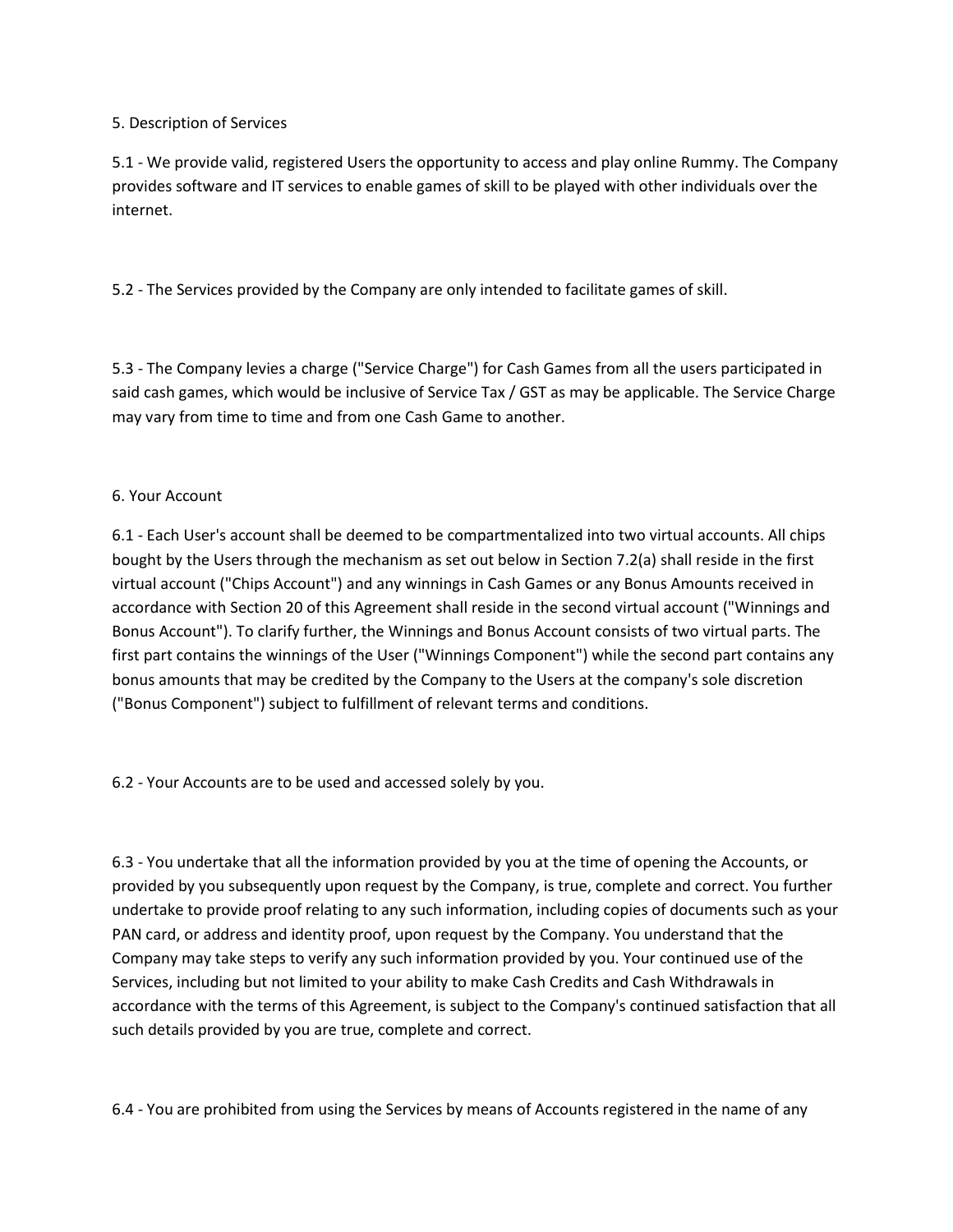other individual.

6.5 - Should you attempt to open more than one Account, under your own name or under any other name, or should you attempt to use the Services by means of any other person's Accounts, we will be entitled to close all your Accounts and bar you from accessing or using the Services in the future without notice.

The Company reserves the right to monitor any effort to establish multiple accounts; in the event the Company discovers that you have opened more than one Account per person, all additional accounts will be closed without notice and continued violation will result in the termination of any and all of your Accounts and the Company may void any associated winnings

6.6 - You shall not share the password to your Accounts, or any other confidential or sensitive information associated with your Accounts, with any other individual. The Company is not responsible if your Accounts are accessed by others using your password or other confidential details or information. The Company assumes your responsibility in taking appropriate steps to select and secure your passwords by recommending to have a strong password.

7. Cash Balance in Virtual Accounts

7.1 - In order to participate in Cash Games, you are required to maintain a positive Cash Balance in your Accounts.

7.2 - The Cash Balance will comprise of two components- Monies residing in your Chips Account and monies residing in your Winnings and Bonus Accounts. In relation to such Cash Balance, you undertake/ understand the following:

a). All credits to your Chips Account ("Cash Credits") made by you must be through the third-party payment gateway(s) made available on the Platform by the Company. The Company is not responsible for authorization/denial of any such transactions, and such transactions are subject to and must be undertaken in accordance with the terms and conditions specified by such third-party payment gateways. The Company may however reverse any transaction, in which case the relevant amount would be refunded to the instrument/account which was used to perform the transaction

b). It is further agreed and acknowledged by the Users that all credits in the Chips Account made by the respective Users shall at all times be held by the Company in trust, for and on behalf of the respective Users till such amount is deducted from the Chips Account to enable the Users to participate and play the Cash Games.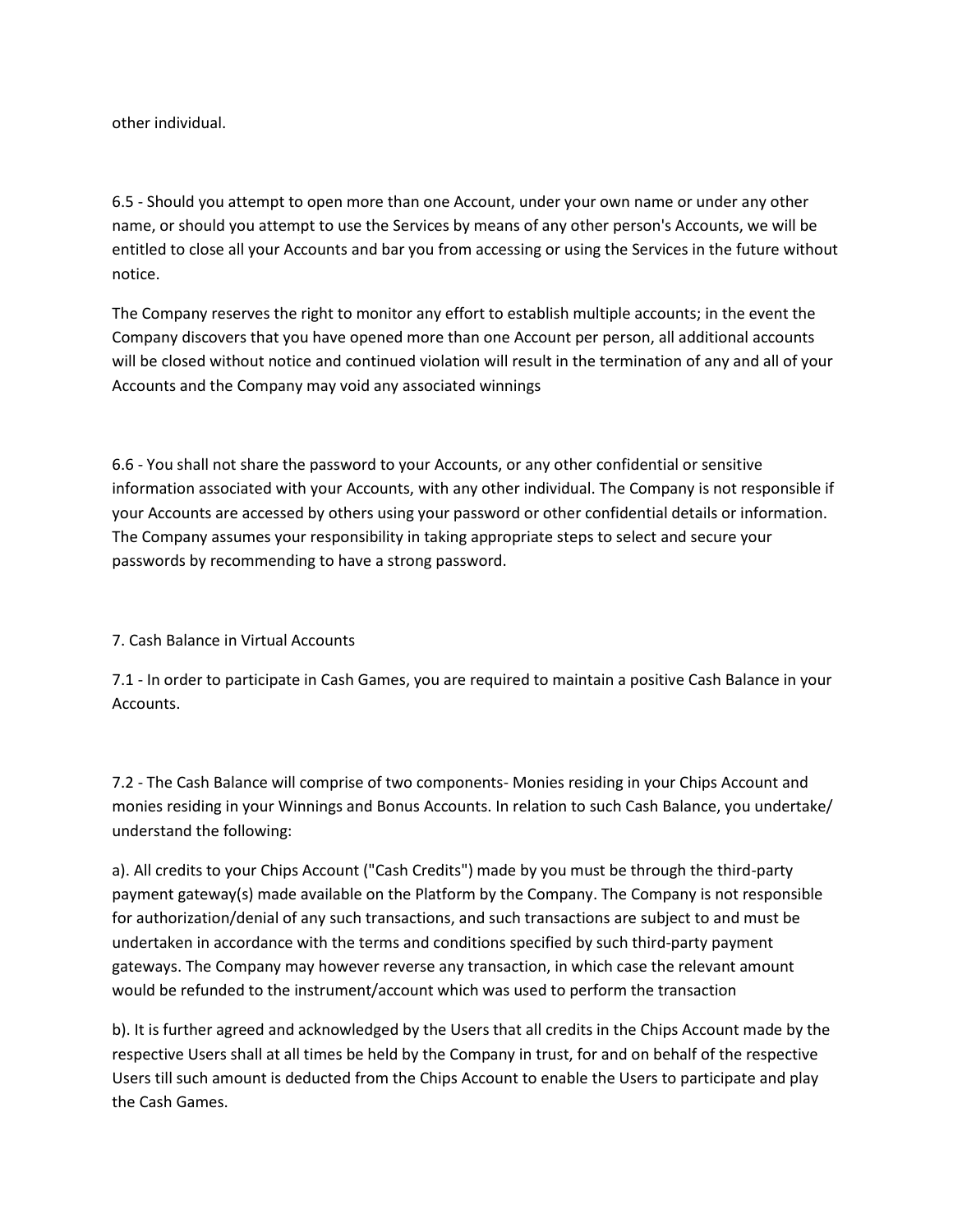c). All Cash Credits must be through instruments/accounts which belong to you and are in your name.

d). All transactions on the Platform must be conducted in Indian Rupees.

e). Any winnings in Cash Games will be credited exclusively to the Winnings Component of the Winnings and Bonus Account. Any Bonus Amount shall also be credited exclusively to the Bonus Component of your Winnings and Bonus Accounts in accordance with Section 20 of this Agreement,

f). The Users agree and acknowledge that the Company shall facilitate to collect and receive the winning amount from the other participants in the Cash game and transfer to the winner. The Company shall hold the same in the Winnings Component of the Winnings and Bonus Account, in trust for and on behalf of the winner until such time as the User may decide to utilize it to play a Cash Game or withdraw the same, in accordance with the terms and conditions of this Agreement.

h). A cash amount corresponding to the aggregate of the amounts in the Chips Account and the Winnings and Bonus Accounts of all Users is maintained in an unencumbered and non-interest bearing bank account(s) by the Company at all times, separate from other funds of the Company. Such Cash Balances are available to either be played to the extent of amount lying in the Chips Account or be withdrawn to the extent of amount lying in Winnings and Bonus Account at any time by Users, subject to specific restrictions contained in the Agreement. To the extent permitted by law, the claims of Users over amounts corresponding to their Cash Balances will be given preference over all other claims.

i). Any withdrawal of amounts from your Accounts ("Cash Withdrawal") may be carried out only in accordance with the terms of this Agreement.

j)User's relevant details required for the processing of payment from ace2three to the user's account will be shared with our payment partners.

k). The Company may impose daily/per-session limits, or other types of limits, upon your ability to perform cash credits or Cash Withdrawals, in order to encourage responsible play as well as to prevent unauthorized or illegal activity. You will be informed of such limits at the time when they are imposed, and will also be informed of any change to such limits. While you may request that such limits be modified, the Company reserves the right to impose and modify such limits using its sole discretion.

l). Cash Withdrawals may be requested by you at any time, subject to any limits which have been imposed and in accordance with the terms and conditions of this Agreement. Such Cash Withdrawal will be affected by the Company by way of bank transfer to your bank account. Your preference in this regard will be given due consideration. Please note that any Cash Withdrawal will be affected by the Company only in favour of an Indian Rupee account in your name.

m). The Cash Balance does not carry any interest. The Cash Balance is not transferable or negotiable, except to the extent as may be expressly permitted by the Agreement. Further, no Cash Withdrawal will be allowed from the Cash Balance associated with the Accounts of each User, unless the relevant User has played sufficient number of Cash Games (which may be determined solely by the Company in its discretion) subsequent to the last recorded Cash Credit.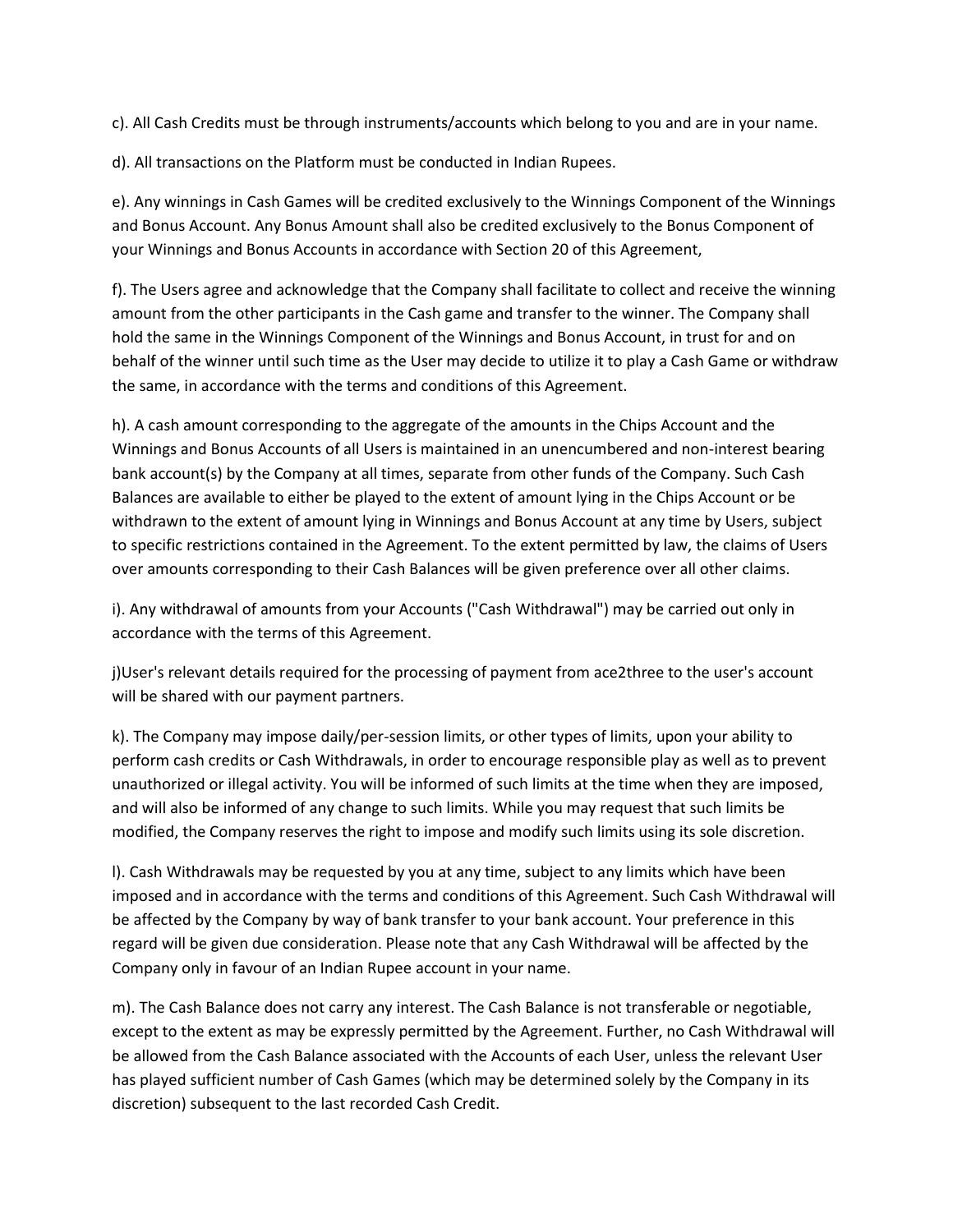n). Except in the manner as provided under Section 19 of this Agreement, no Cash Withdrawal would be permitted from the Chips Account. Cash Withdrawals may be permitted only from the Winnings Component, garnered by participation in the requisite number of Cash Games (as determined by the Company in its discretion) and the Bonus Amounts residing in the Bonus Component credited by the Company. To additionally clarify, any Cash Withdrawal would be permitted exclusively from the Winnings and Bonus Account. When the respective User chooses to withdraw such winnings from the Winnings and Bonus Account, the Company on receipt of the request in the specified form would transfer the specified amount to the Users

o). Cash Credits made for participation in the Cash Games are not available for Cash Withdrawals and the same may be utilized only to gain a seat on the table or in a tournament. Thus no Cash Withdrawal is permitted by redeeming the chips in the Chips Account.

p). Accordingly, while adding chips from the Cash Balance in order to gain a seat on the table or in a tournament, the non refundable component, i.e. the Chips Account, gets deducted first followed by the refundable component, i.e .the Winnings and Bonus Account, to ensure the maximum possible part of the left over amount in the Cash Balance is available for refund through Cash Withdrawal. Further, within the Winnings and Bonus Account, the Bonus Component gets deducted first while adding chips followed by the Winnings Component.

q). In the event that, for a period of more than 300 days, you (i) maintain a Cash Balance and (ii) fail to participate in a Cash Game, the Company reserves the right to forfeit with the entire amount in the Chips Account as it deems fit. Further the Company shall refund the entire amount in the Winnings and Bonus Account (lying more than 300 days) to your bank account available with us or in case of non-availability of your bank account details, the Company may require you to provide those details to process the refund. In case of non-submission of bank account details within scheduled time, the Company reserves the right to forfeit the amount in the Winnings and Bonus Account or otherwise deal with such amount as it deems fit. In case of forfeiture, the amount forfeited by the Company shall be considered as Gross amount charged which is inclusive of Service Tax / Goods and Service Tax (GST) as may be applicable. These requirements and provisions may be modified from time to time in accordance with changes to the relevant tax and other laws.

7.3 - The Company is obligated to deduct tax at source ("TDS") in case of Cash Games upon winnings of more than Rs. 10,000/- in a single 201 Pool Tourney or 101 Pool Tourney or Best of 3 Tourney or Points Rummy Game or a single Multi-Table tourney, as the case may be. In such cases, winnings shall be credited to your Winnings and Bonus Account after deducting TDS @ 30%. Please note that in accordance with the provisions of Section 6.1 above, you must possess a valid PAN and provide your PAN details and proof thereof immediately upon request, in order to enable us to credit such winnings and allow for Cash Withdrawals in this respect. If you fail to provide valid PAN details within 60 days from the date of completion of game in which your winnings are more than Rs. 10,000/- and subject to TDS deduction, the Company reserves the right to forfeit the winnings of said game after remitting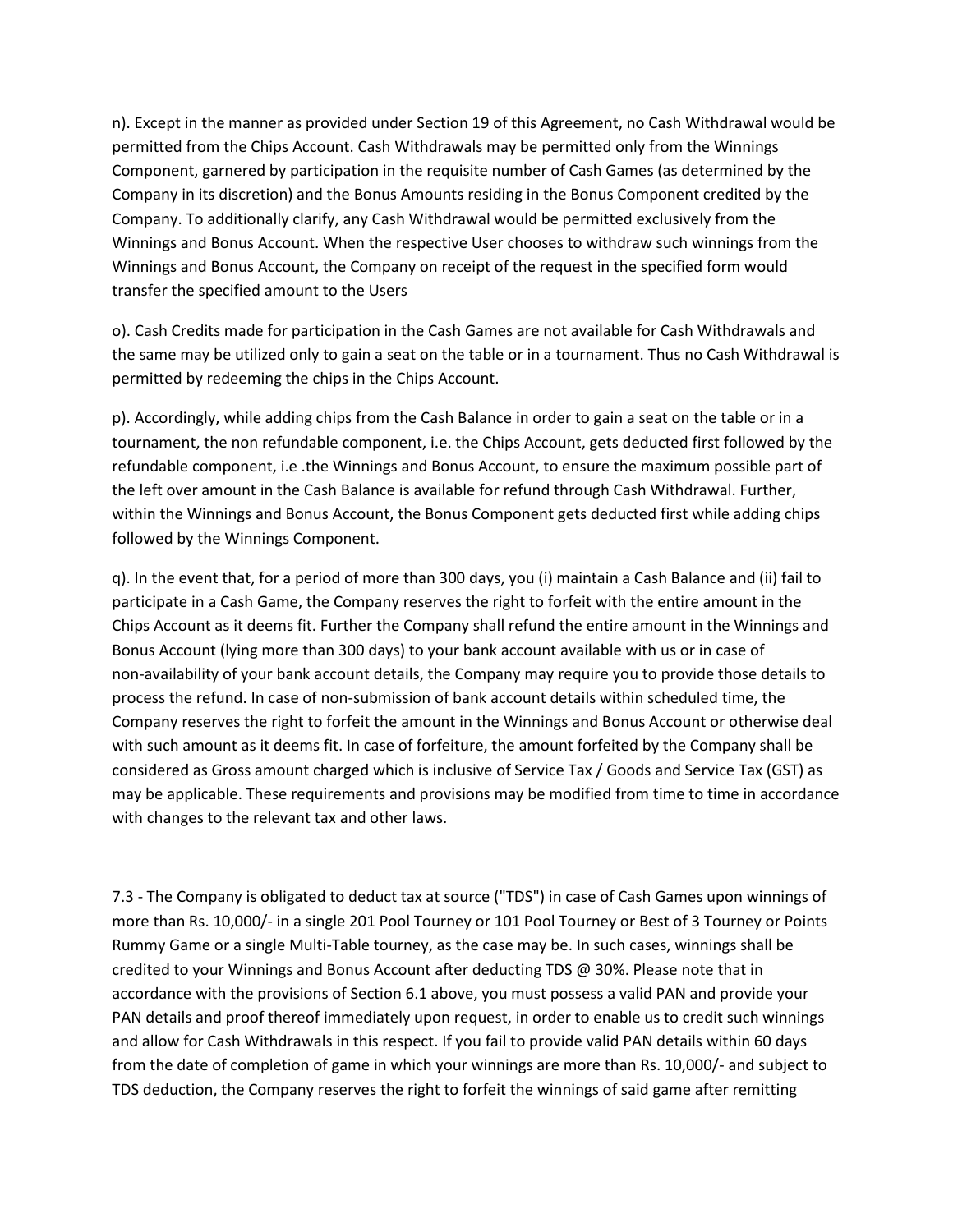applicable TDS to Government authorities. In case of forfeiture, the amount forfeited by the Company shall be considered as Gross amount charged which is inclusive of Service Tax / Goods and Service Tax (GST) as may be applicable. These requirements and provisions may be modified from time to time in accordance with changes to the relevant tax and other laws.

7.4 - The Prize Pool is automatically split between 2, 3 or 4 players in 201 Pool Tourney or 101 Pool Tourney under certain scenarios as mentioned in the Game Rules. We reserve the right to amend, modify or change the rules for automatic splitting of the Prize Pool at any time. By registering and/or participating in any 201 Pool Tourney or 101 Pool Tourney you agree to these Rules for automatic splitting of the Prize Pool. It is clarified that, even in 101/201 pool, points rummy & tournaments formats the company's service charges is deducted from the winners winning amount prior to crediting the winnings in the user winnings and Bonus Account.

### 8. Miscellaneous

8.1) You are prohibited from:

a. undertaking any activity through the Services, the Platform or the Software that may be construed as money laundering (either under the Prevention of Money Laundering Act, 2002 or otherwise), including, without limitation, deliberately losing Cash Games to particular User(s), other forms of collusive or fraudulent activity designed to transfer funds to or from other individuals, or making cash credits through a credit card or similar financial instrument and attempting to make Cash Withdrawals in another form without participating in Cash Games.

b. posting, publishing or otherwise making available to other Users through our Services, Platform or Software, any content which is obscene, defamatory, illegal, prejudicial to the Company, or is otherwise deemed offensive by the company without being illegal.

c. undertaking any activity which may be harmful to other Users or interfere with the functioning of the Platform, the Software or the Services, including but not limited to attempting to decompile the Software, intercept communications with the Platform, attempting to mask or spoof your IP address, or uploading or spreading viruses or computer contaminants (as defined in the Information Technology Act, 2000 or such other laws as may be in force in India).

8.2 - Employees, directors, consultants and agents of the Company, and any of their immediate relatives, are prohibited from participating in Cash Games in any manner, except such pre- designated employees for whom limited any participation which may be required in the course of their employment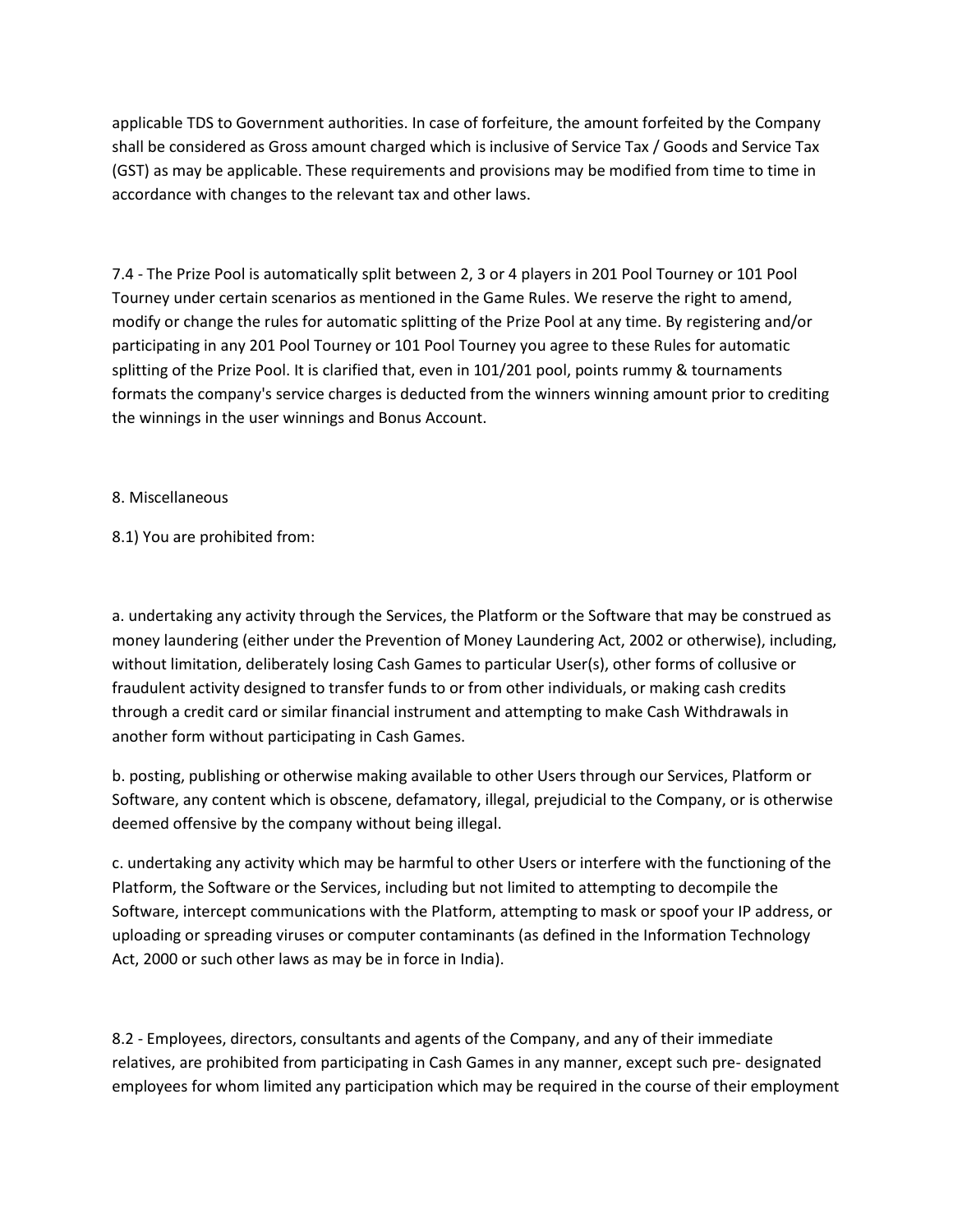for the purpose of testing under monitored environment.

8.3 - When putting up a profile picture, impersonating another person such as a celebrity is unlikely to be unlawful except in situations where the law specifically provides so. Some such situations entail fraudulent impersonation for deceit, copyright infringement and defamation. Hence, the choice of picture profile and its ramifications are at the player's discretion.

#### 9. Game Rules

You agree to abide by the rules and regulations of each of the Games as published and periodically updated (the "Game Rules"). You should ensure that you have read and understood the rules and regulations of the Games. These Game Rules form part of the Agreement and can be found on the 'About Games' page of the Platform. Please read them now before using the Services. We may, from time to time, make additional Game formats available as part of the Services. This Agreement will apply to any Game Rules relating to such Game formats. We will let you know about, and give you the opportunity to read, such Game Rules at the time of introducing additional Games to the Platform. We reserve the right to determine the results and winners of each of the Games in accordance with the Game Rules. By registering and/or participating in any Game or tournament you agree by these determinations. We will post lists of winners on the Platform following each Game.

## 10. Tourney Gift Vouchers

10.1 - Tourney gift vouchers are valid only for participating in the tourney and carry no value.

10.2 - Players in order to register for a tourney shall redeem tourney gift vouchers (TGV) using their registered Ace2three account only.

10.3 - TGV can be used only once.

10.4 - Once a player registers for the tourney using TGV and then unregisters he/she will not be able to register again to the tourney using same voucher code.

10.5 - For players participating through TGV, in order to redeem their tourney winnings he/she shall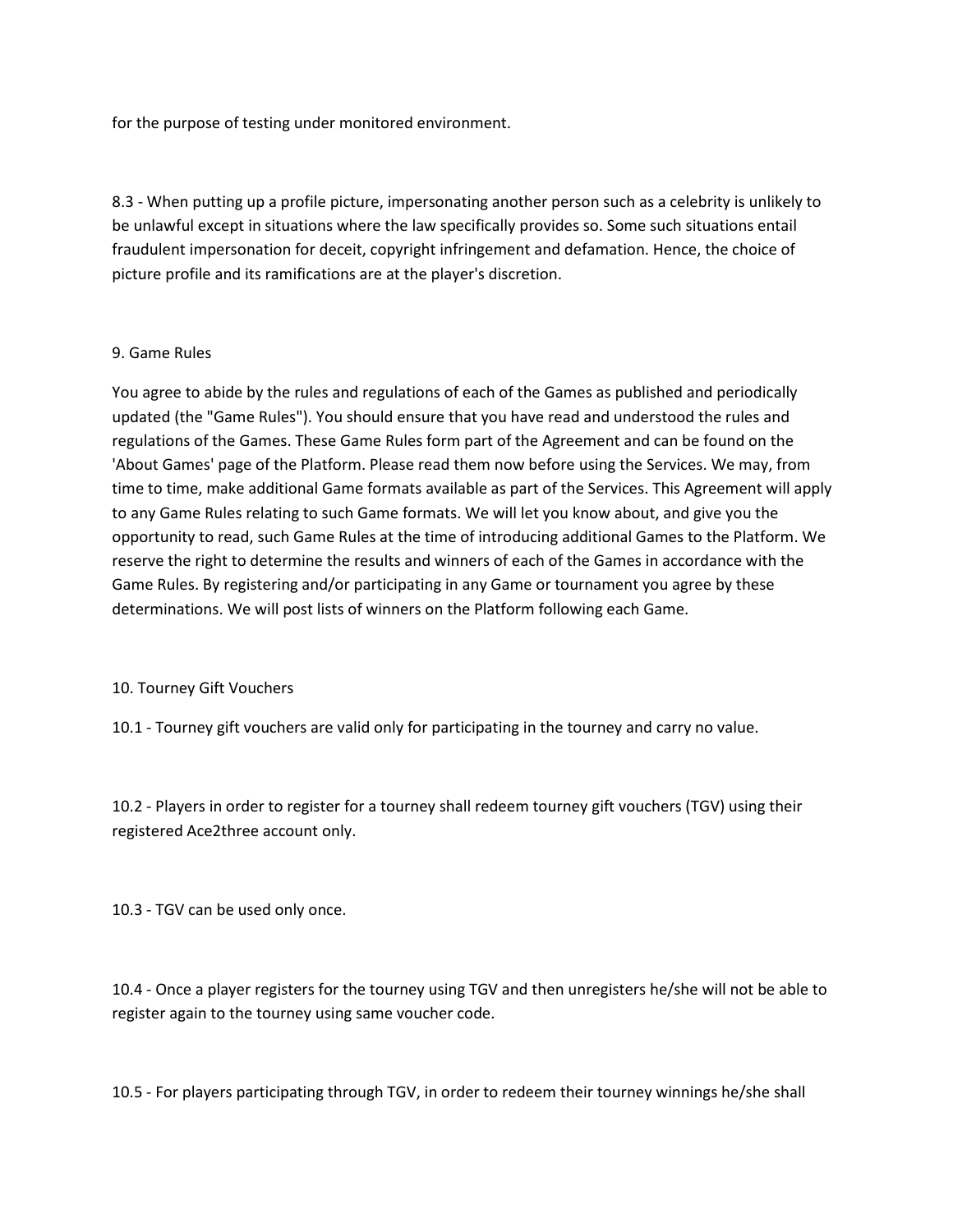require to have added cash at least once in their lifetime.

10.6 - In case of tourney cancellation or players unregistering from the tourney, the TGV will expire.

10.7 - The Company reserves the right, in its sole discretion to amend or cancel one or all tourney vouchers without prior notice. Upon such premature closure or termination, no player shall be entitled to claim loss of any kind whatsoever.

### 11.Technical Issues

11.1 - It is clarified that, once the chips are put in the game table, under no circumstance would the chips be returned to the Chips Account or the Winnings and Bonus Account . Upon the successful completion of the game, the winnings would be transferred to the Winnings and Bonus Account of the relevant winner.

However, In the event of a server crash, breakdown, software defect, technical failure or any other failure attributable to the Company or otherwise, including any natural disaster or other act of god, which results in disruption to a Game, such Game shall be cancelled and the chips in the table would be refunded. The Company would under such limited circumstances, have the sole discretion to credit an equivalent amount of chips to the relevant participating Users in their respective virtual accounts from where such amounts have been withdrawn, and no Service Charge will be levied upon such Game. You accept that the Company is not liable to you in such cases in any manner, except to the extent hereby stated.

## 12. Intellectual Property

12.1 - All rights, tangible and intangible, including copyright and other intellectual property rights, with regard to the Services, the Platform and the Software, and any content or information displayed or contained therein, belong exclusively to the Company, unless expressly provided otherwise. The Company is merely permitting the User to play Games online and not use the same for any other commercial gain, and no right of any nature whatsoever is being passed on the user by virtue of permitting him / her to play the Game. Using the Services, the Platform and the Software does not, expressly or impliedly, give you ownership of any intellectual property rights in the Services, Platform or Software or the content or information you access.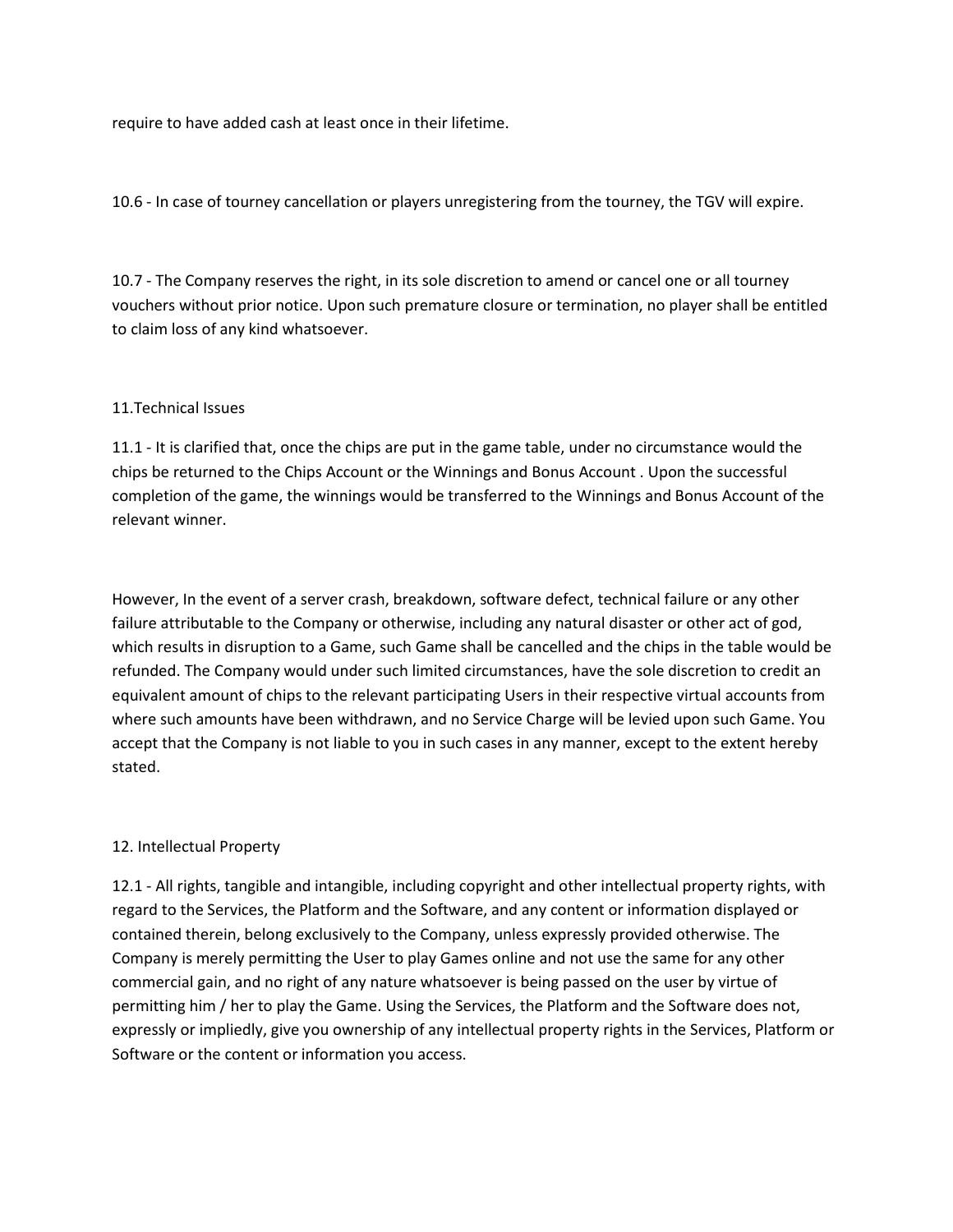12.2 - While the Company retains all rights, including copyright, over any content which may be generated by Users, including but not limited to the contents of chat messages or message boards/forums ("User-generated Content"), you acknowledge that the Company is not responsible for such User-generated Content. You understand that you will be accessing such User-generated Content at your own risk, and will not hold the Company responsible for an obscene, defamatory, illegal or otherwise offensive User-generated Content which may be displayed or accessible.

12.3 - Our Services, Platform or Software may display content which does not belong to the Company. The Company is not responsible for such content, and this content is the sole responsibility of the person or entity that makes it available.

13. Breach and Consequences

13.1 - You acknowledge and agree that in the event you commit a breach (as may be determined by the Company in its sole discretion) of any of the terms of the Agreement, or the Company in its sole discretion determines that your continued access to the Services is prejudicial, other users or public interest, the Company may take any one or more of the following steps:

a). Suspend or delete your Account(s),

b). Bar you from using or accessing the Services in the future,

c). Forfeit any Cash Balance(s) associated with your Account(s),

d). Impose restrictions upon your ability to play certain types of Games,

e). Report any suspicious or potentially illegal activity to legal or governmental authorities, and to entities including banks, payment gateways, processors, or other financial institutions or intermediaries.

13.2 - Any such actions as enumerated above which may be taken by the Company would be without prejudice to any other legal or equitable rights/remedies available to the Company.

14. Limitation of Liability and Indemnity

14.1 - The Company shall not be liable for any claim, loss, injury, or damages (direct, indirect, incidental or any other kind whatsoever) arising from or in connection with your use of the Services, the Platform or the Software.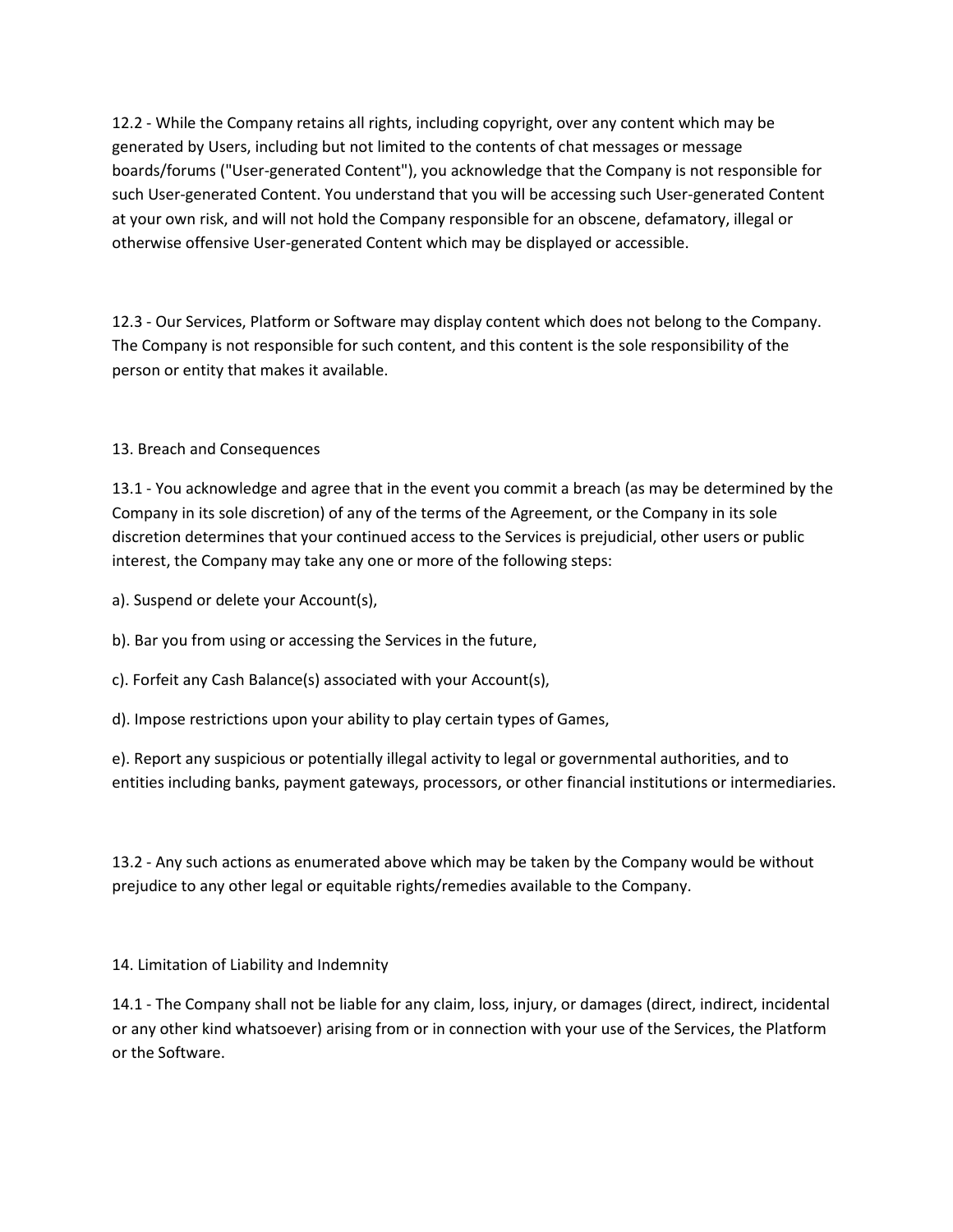14.2 - Notwithstanding anything to the contrary contained in the Agreement, you agree that our maximum aggregate liability for all your claims against us, in all circumstances other than for valid Redemption of any Cash Balance in your Accounts and technical issues explained under Clause-11 above, shall be limited to Rs. 2,000/- only.

14.3 - You agree to indemnify and hold harmless the Company against any claims, actions, suits, damages, penalties, or awards brought against us by any entity or individual in connection with or in respect of your use of the Services, the Platform or the Software.

14.4 - If you have an issue within a particular game (which shall bear a specific game ID), you are entitled to report such issue to the Company within 90 days from the date you played such game (in which you faced the issue). The Company will not entertain, act upon or follow up on complaints specifically relating to issues reported by you beyond 90 days from the date on which you played the concerned game.

# 15. Disclaimer

15.1 - The Company expressly disclaims all responsibility and liability for any harm resulting from:

a). your participation in, or cancellation of, any Game,

b). any activity or transactions with third parties whom you may have connected to through the Services, the Platform or the Software, and

c). any User-generated Content, including any violation of intellectual property rights with respect to such User-generated Content.

## 16. Warranty

16.1 - The Company makes no warranty or representations about the accuracy or completeness of the content contained on the Platform, the Services or the Software. The Platform, the Services and the Software, and all content, materials, information, services, and products contained therein, including, without limitation, text, graphics, and links, are provided 'as is' and without warranties of any kind, whether express or implied.

16.2 - The Company disclaims all warranties, express and implied with regard to the merchantability and fitness for a particular purpose, non-infringement, freedom from computer virus etc of the Platform, the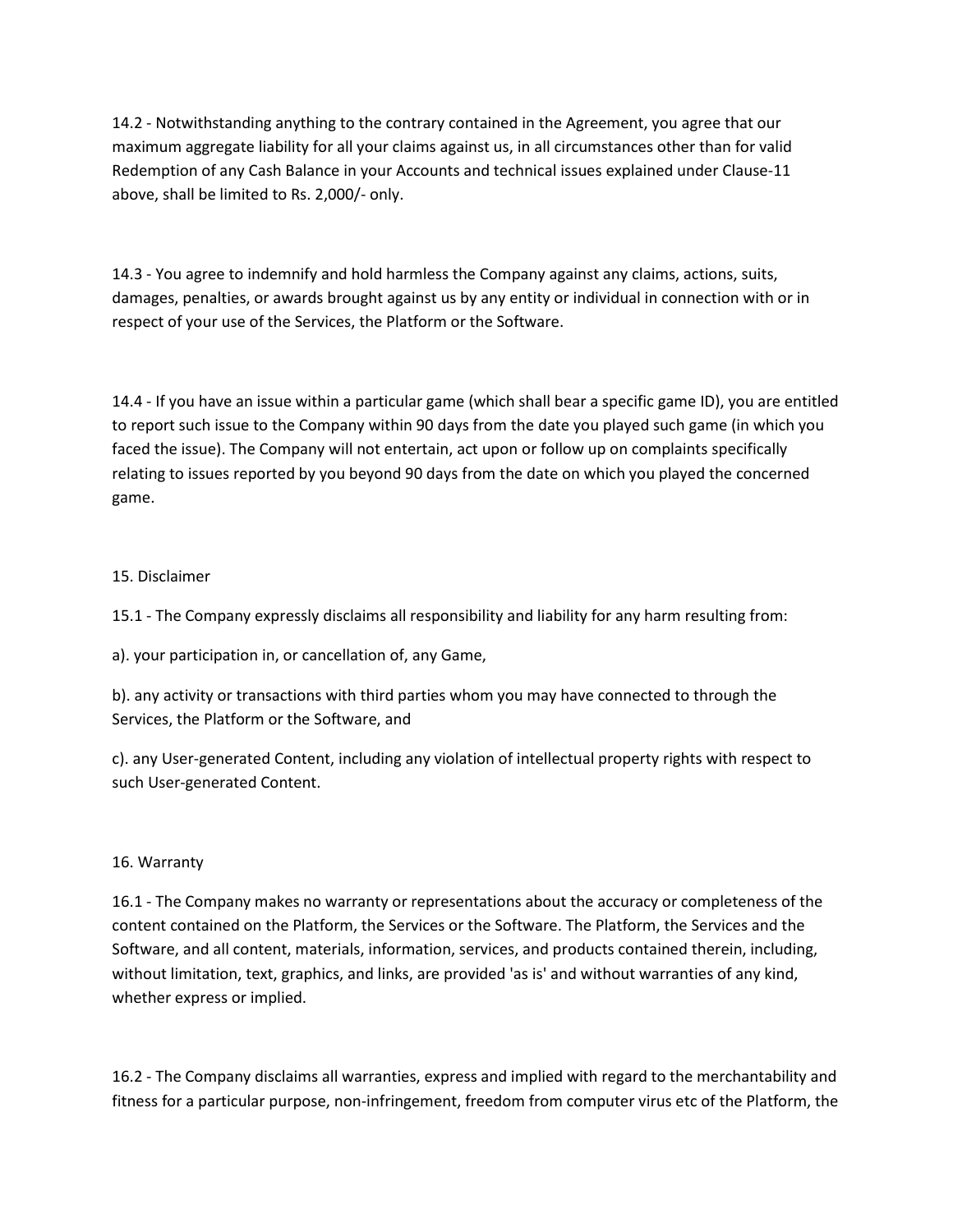Services or the Software. The Company does not represent or warrant that the functions contained in the Platform, the Services or the Software will be uninterrupted or error-free, that defects will be corrected, or the company or the server that hosts the platform, the Services or the Software available are free of viruses or other harmful components.

16.3 - The Company also reserves the right to limit your use of the Services or participation in any Game, or terminate your Account, in case it determines that you have intentionally caused any malfunction or disruption of the Services. [The Company is not liable for any potential winnings from any unfinished Cash Games.] -??

# 17. Additional charges that may apply

Certain additional charges may be levied upon you by the Company, or by payment gateways, banks or other intermediaries, at the time of purchase of chips and Cash Withdrawals. You agree to pay any such additional charges, which may vary between various banks, payment processors or other intermediaries.

### 18. Use of Services

18.1 - Commercial use of the Services, Platform or Software is strictly forbidden. The User is only allowed to use the Software for his/her personal entertainment. Under no circumstances shall a User be permitted to use his/her Accounts for any purpose other than for playing the Games.

18.2 - The User may not attempt to modify, decompile, reverse-engineer or disassemble the Software in any way. The use of external player assistance programs ("EPA Programs") or artificial intelligence, including, without limitation, 'robots' is strictly forbidden in connection with the Services, the Platform, the Software and the Games. All actions taken in relation to the Games by a User must be executed personally by the User through the user interface accessible by use of the Platform and/or the Software. You agree that Head Digital Works Private Limited may take steps to detect and prevent the use of EPA Programs, robots/ bots, or any form of artificial intelligence. Such action may include, but is not limited to, the examination of software programs running concurrently with the company's Software on the User's computer.

18.3 - Your continued use of the Services will be deemed to constitute your acceptance for receiving important information be it account information, promotional or any sort of notifications either by sms, e-mail or any other modes as it may deem fit.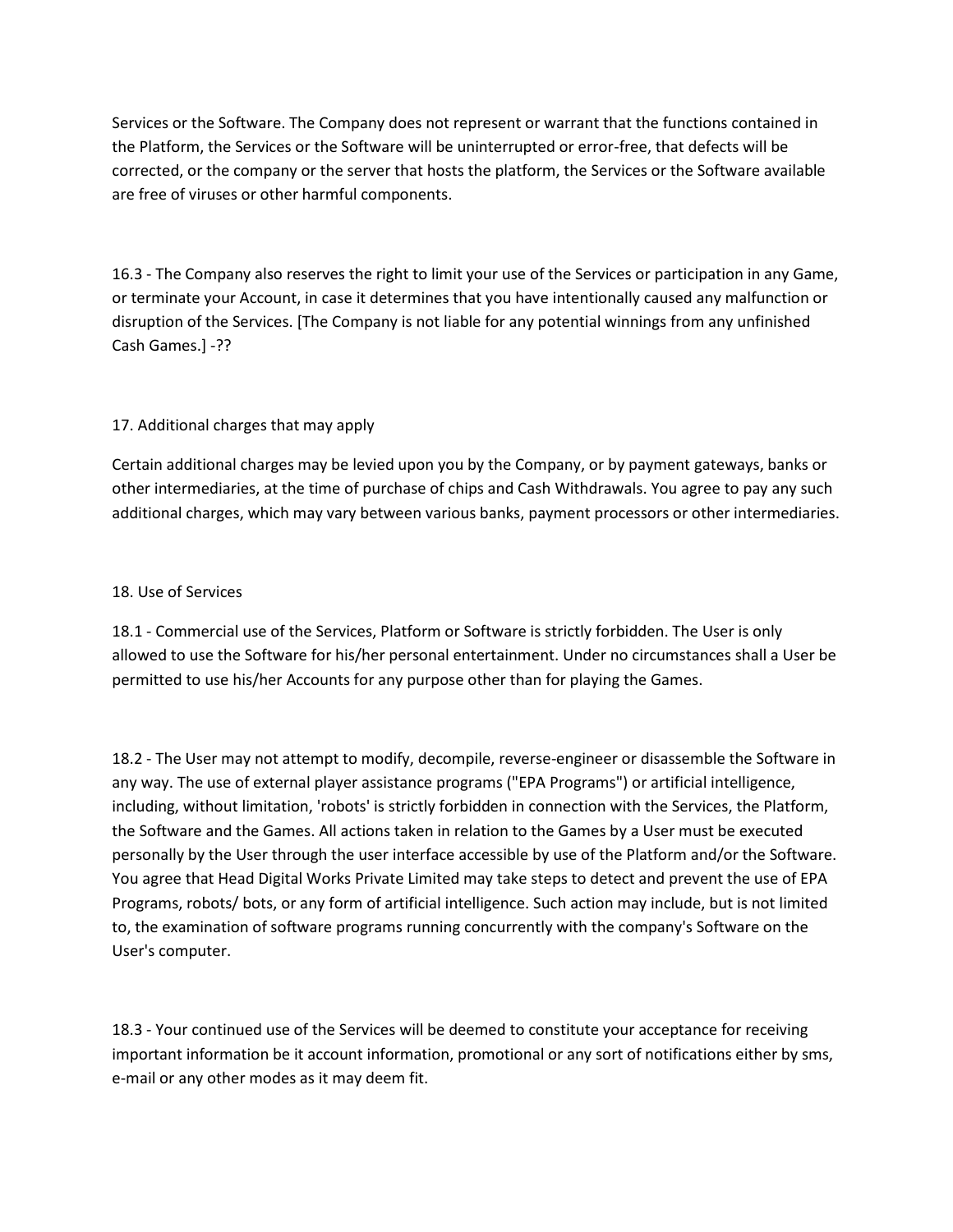### 19. SMS Alerts

How do I sign up for Head Digital Works Private Limited SMS Alerts?

In order to receive SMS Alerts from the company all you need to do is get registered with us, by signing up you are opting in to a recurring SMS program. Head Digital works SMS Alerts are not mobile spam. The service is a recurring message program.

Is it free?

Although all Head Digital Works SMS Alerts are complimentary, Message & Data Rates May Apply. Depending on your text plan, you may be charged by your carrier.

What if I don't want to receive any more service messages?

To stop receiving all Head Digital Works SMS Alerts, simply text STOP to the short code +91-9840630013. Once your mobile phone number is removed from our system, you will receive a final confirmation message and no further messages will be sent to your cell phone or mobile device.

An SMS reminder will be sent to all users at least once in every 6 months to provide instruction on how to opt-out. For example: "Text STOP to +91-9840630013 to opt-out".

What if I want to opt back in?

You can start receiving Head Digital Works SMS Alerts again by simply sending a text START to the Long code +91-9840630013. Once your mobile phone number is added to our system, you will receive a confirmation message that you will be receiving messages to your cell phone or mobile device.

Commands: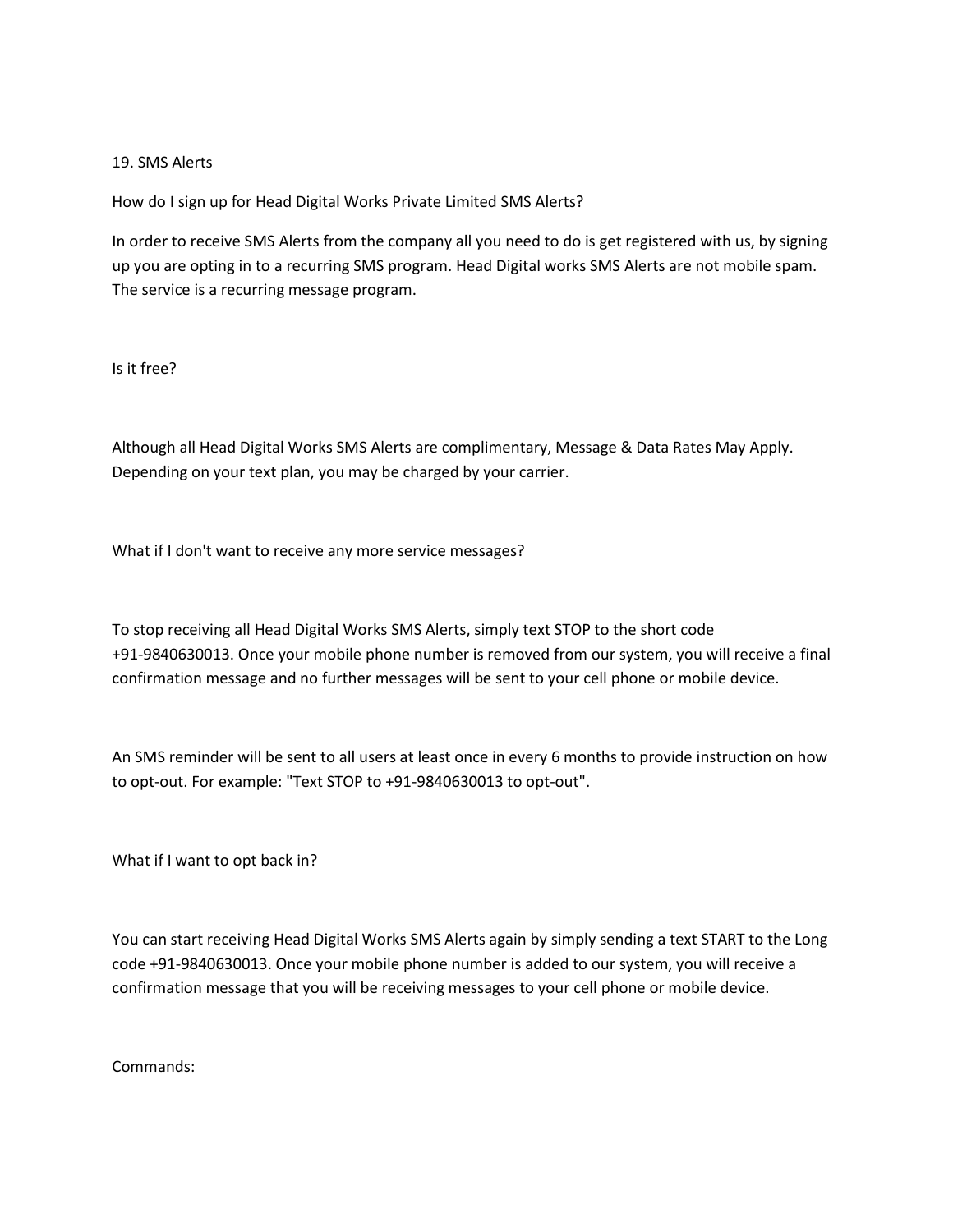START: At any time, you can text START to the long code +91-9840630013 to obtain additional information.

STOP: At any time, you can text STOP to the long code +91-9840630013. This will prevent you from receiving any future Head Digital Works Private Limited SMS Alerts, following the confirmation message(s) described above in the "What if I don't want to receive any more service messages?" section.

How are the messages sent?

We may use auto dialer or non-auto dialer technology to send the text messages described above to the mobile phone number you supply when you opt in.

Alerts sent via SMS may not be delivered if the mobile phone is not in range of a transmission site, or if sufficient network capacity is not available at a particular time. Even within a coverage area, factors beyond the control of the wireless carrier may interfere with message delivery, including the customer's equipment, terrain, and proximity to buildings, foliage, and weather. The wireless carrier does not guarantee that alerts will be delivered and will not be liable for delayed or undelivered messages.

Privacy Notice

You can review our privacy notice by clicking here.

## 20. Collusion and Fraud Prevention

In order to ensure fair play for all users of the Services, the company has taken steps that will prevent you from colliding with other players in order to win/lose or otherwise determine the outcome of a game. By accepting the Agreement you agree that you will not play any game in partnership with or by communicating with other players to give undue benefit to you or other players. In case a player is found to be involved in such activities the Company has the right to withhold the Cash Balance in your Accounts and to cancel and close the Accounts without any communication to you. The Company retains the sole right to determine what constitutes collusive or fraudulent activity in relation to the Services, and its decision in such matters shall be final. In the event the Company finds collusion, fraud or any other unfair practices, it has the right to cancel any such Games, block the players from playing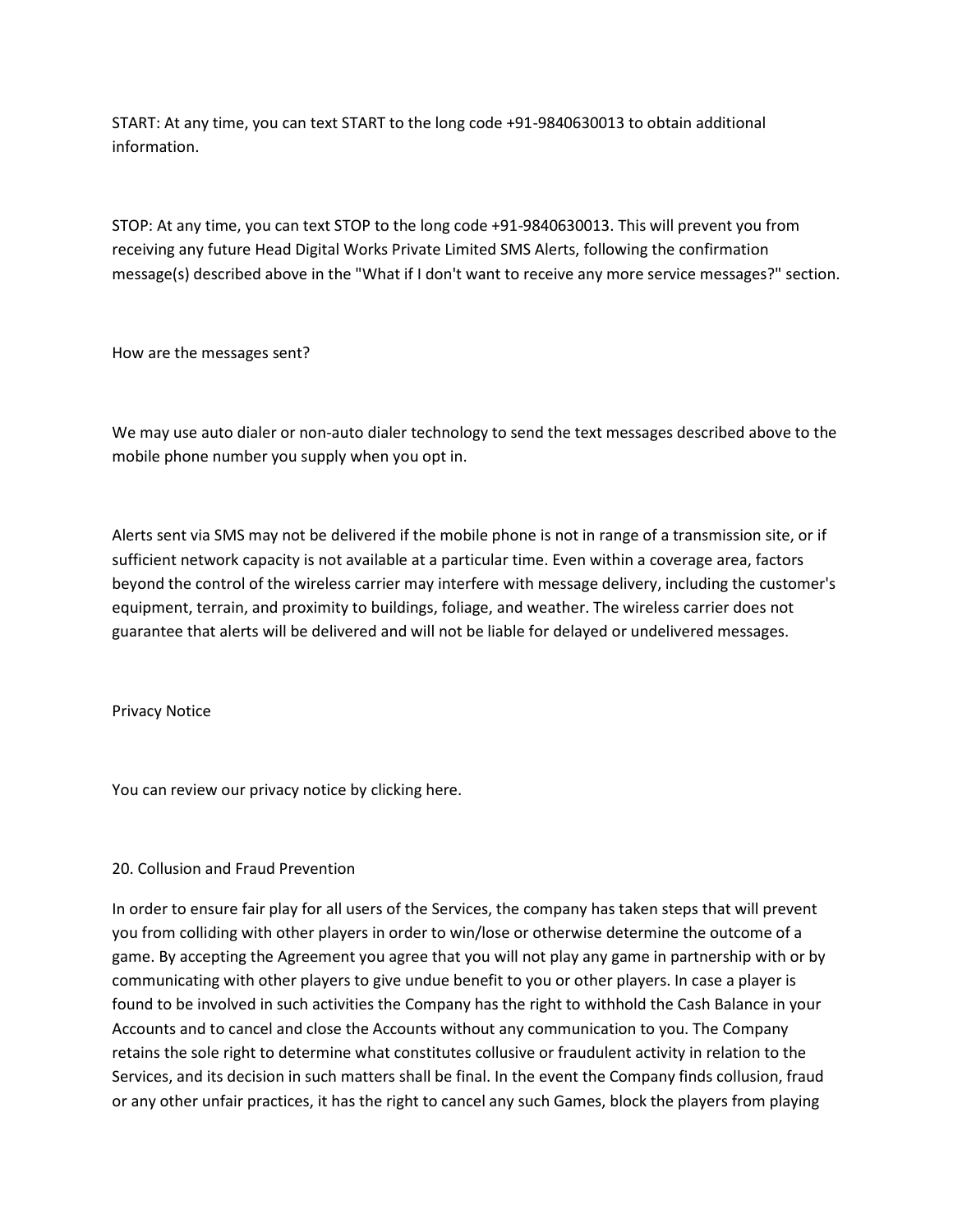together on a table for a specific duration of time and/or refund the points/amounts involved in any such Games.

# 21. Responsible Gaming

The Company adheres to responsible gaming practices to ensure safety of customers within the system and play responsibly. The Company is committed to integrity, fairness and reliability and we always do best to prevent gaming-related problems. Limiting purchases made by its customers is one of the Responsible Gaming feature of the Company.

The Purchase Limits (PL) are set by the customers on their own. Each Customer at Ace2Three has a Daily / Monthly / Cumulative Limits to Add Cash. Customers have the flexibility to increase/decrease their purchase limits in order to control their level of involvement with the game by adhering to KYC process in place i.e. providing additional KYC documents to increase their purchase limits

# 22. Refunds

The Company can its sole discretion process refunds to you under the following circumstances:

Erroneous/Accidental transactions - transaction amount unutilized: In case of an accidental/ erroneous cash credit or other similar event, you may request for a refund of such Cash Credit transaction ("Refund") within 2 weeks of initiating such transaction. The Company, after determining in its sole discretion whether such Refund request is genuine, and that you have the requisite corresponding Cash Balance in your Accounts, will process the Refund request within 2 weeks. Any Refund will be carried out only to the instrument which was used to carry out the corresponding Cash Credit transaction, and no requests for an alternate mode of Refund will be entertained under any circumstances.

Fraudulent transactions - transaction amount unutilized: In case of a fraudulent cash credit that was not authorized by yourself and has been credited to another user's account who has not yet utilized the funds of such a transaction, the Company shall process the Refund request within 2 weeks after determining whether such Refund request is genuine and ascertaining that another user has the requisite corresponding Cash Balance pertaining to the fraudulent transaction.

Fraudulent transactions - transaction amount utilized: In case of a fraudulent cash credit that was not authorized by yourself and has been credited to either your account or another user's account and the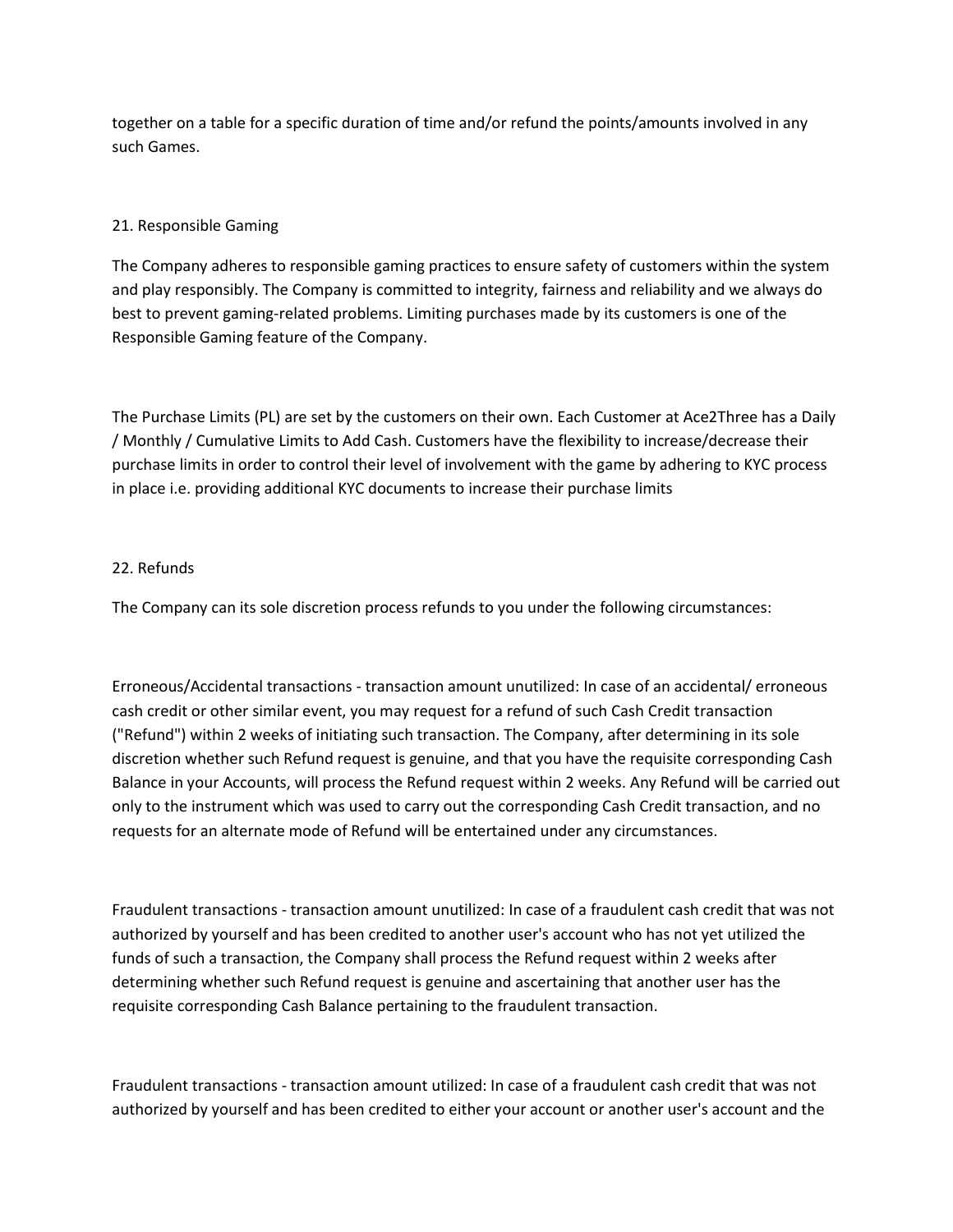funds of such a transaction are utilized, the Company shall extend its complete cooperation to the banks and other investigating authorities and provide all required details of the user who has utilized the proceeds of the fraudulent transaction. The Company shall not process any refunds in this scenario and your sole recourse shall lie with the issuing authority of the credit instrument.

## 23. Bonus Amounts

The Company may, from time to time, credit bonus amounts ("Bonus Amounts") to your Winnings and Bonus Account in connection with promotional offers or other schemes. Notwithstanding anything contained elsewhere in the Agreement, Bonus Amount Issued or Cash Withdrawals or Refunds in respect of such Bonus Amounts shall be processed/ fulfilled solely at the discretion of the Company, and the User has no automatic right to a Cash Withdrawal or Refund in respect of such Bonus Amounts.

# 24. Disconnections

24.1 - The Company will not be liable for any network disconnections on the User's computer or any other external networks. In case of any disruption of services while a Game is in progress, the Company will cancel the Game and refund the points / cash irrespective of the status of the Game.

24.2 - While participating in a Cash Game, a User takes full responsibility for the risk of internet disconnection or communication interferences between their computer and the Company's servers, any lag or freezing of the game or Software, and any problems attributable to their own computer or network connection. Other than a crash of the Company's servers, the Company does not take any responsibility for any of the player's disconnections from the server.

24.3 - As the Company is aware that internet disconnections or other disruptions may occur, players will remain on the table and can continue to play the Game once the connection is back online, until they are eliminated.

## 25. Third Party Sites

The Platform may provide links to third-party web sites. Third parties and third party web sites may have different privacy policies, terms and conditions and business practices than we do. Your dealings or communications with any party other than the Company are solely between you and that third party. Reference on the Site to any product, process, publication or service of any third party by trade name, domain name, trademark, trade identity, service mark, logo, and manufacturer or otherwise does not